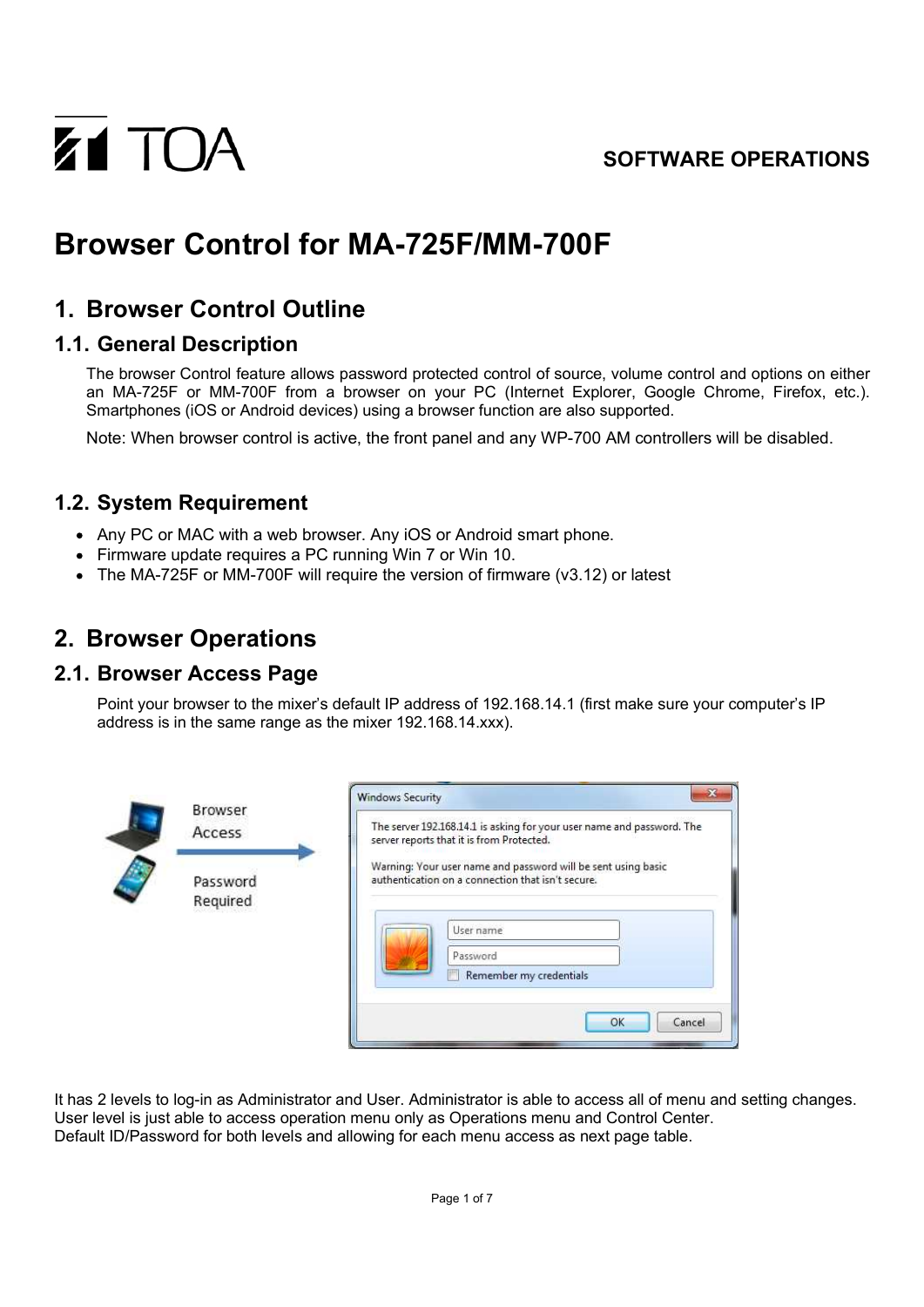| <b>Access Menu Table</b>     |       |      |
|------------------------------|-------|------|
| Menu                         | Admin | User |
| All Zones                    | √     | ✓    |
| Zone 1                       | ✓     | ✓    |
| Zone 2                       | ✓     | √    |
| Zone 3                       |       | ✓    |
| Zone 4                       |       | ✓    |
| <b>Control Center</b>        | ✓     | ✓    |
| Labeling                     | ✓     | N/A  |
| <b>Network Configuration</b> |       | N/A  |
| Password                     |       | N/A  |
| Default ID                   | admin | user |
| <b>Default Password</b>      | admin | user |

NOTE: IF YOU CANNOT CONNECT TO THE DEFAULT IP ADDRESS, YOU MAY NEED TO UPDATE THE SYSTEM FIRMWARE. REFER TO SECTION 3 INSTRUCTIONS ON PAGES 6 AND 7 OF THIS DOCUMENT.

### **2.2. Operations**

This is the mixer's landing page for the URL. It allows control of source selection and volume.

| EQ 192.168.14.1/#                          | $x +$                         |                                            |                |     |                     |     |
|--------------------------------------------|-------------------------------|--------------------------------------------|----------------|-----|---------------------|-----|
| $\rightarrow$ $C$ $\Omega$<br>$\leftarrow$ | <b>© &amp; 192.168.14.1/#</b> | 90%                                        | … ◎ ☆ Q Search | MV. | $\Box$<br>$\bullet$ | ١Ē. |
|                                            |                               | Zone 1<br>o.                               |                |     |                     |     |
|                                            |                               | $-1$<br>$4-1$<br>Fа                        |                |     |                     |     |
|                                            |                               |                                            |                |     |                     |     |
|                                            |                               | 0 1 2 3 4 5 6 7 8 9 10                     |                |     |                     |     |
|                                            |                               | Zone 2<br>o                                |                |     |                     |     |
|                                            |                               | $\overline{1}$<br>v.                       |                |     |                     |     |
|                                            |                               |                                            |                |     |                     |     |
|                                            |                               | 0 1 2 3 4 5 6 7 8 9 10                     |                |     |                     |     |
|                                            |                               | Zone 3<br>÷                                |                |     |                     |     |
|                                            |                               | $\overline{4}$<br>$\mathbf{1}$<br>ИΕ<br>×. |                |     |                     |     |
|                                            |                               |                                            |                |     |                     |     |
|                                            |                               | 0 1 2 3 4 5 6 7 8 9 10                     |                |     |                     |     |
|                                            |                               | Zone 4<br>o.<br>×                          |                |     |                     |     |
|                                            |                               |                                            |                |     |                     |     |
|                                            |                               |                                            |                |     |                     |     |
|                                            |                               | 0 1 2 3 4 5 6 7 8 9 10                     |                |     |                     |     |

To get to the options menu, click on the Gear icon at the top right of the screen as indicate round mark in red color.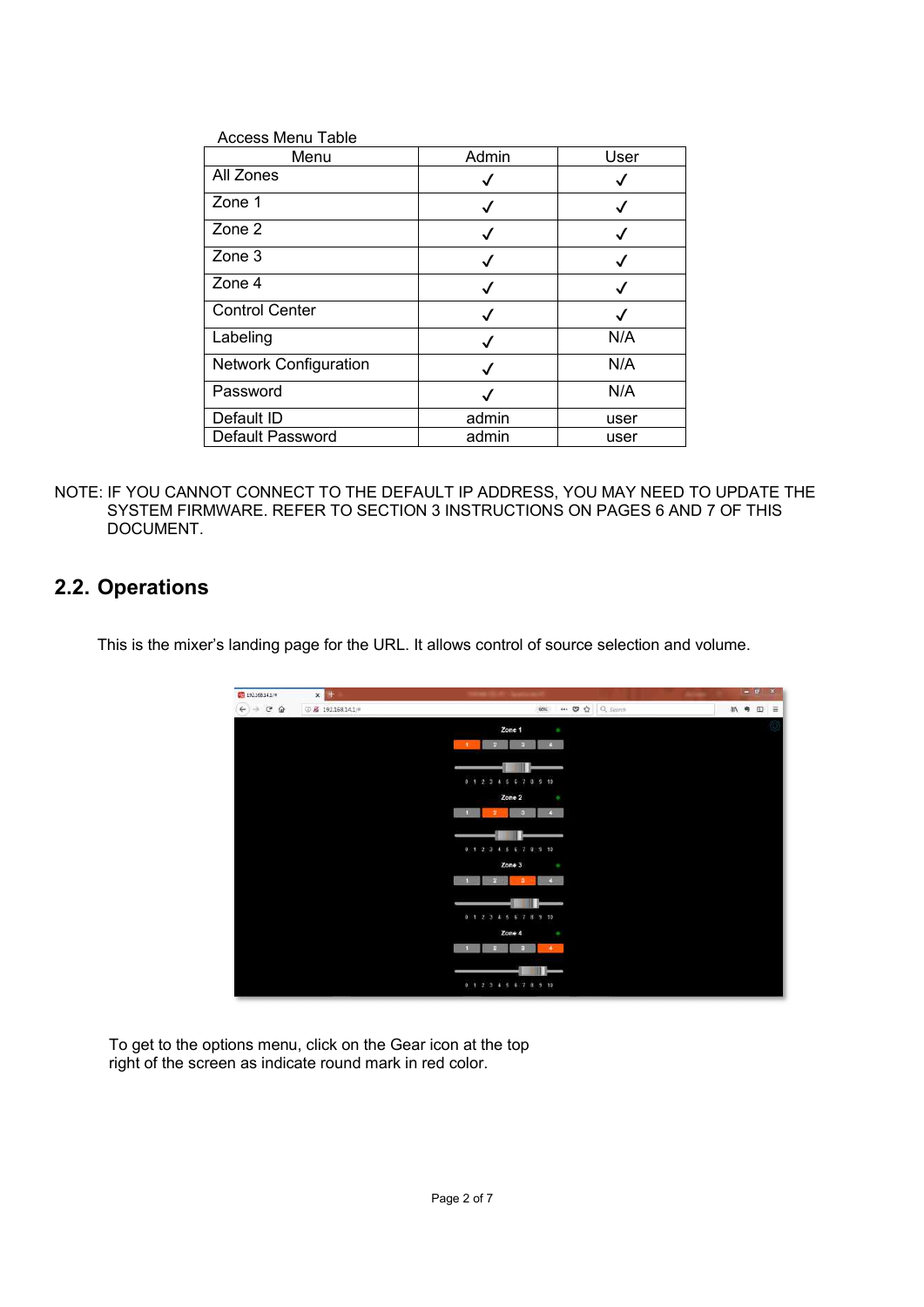#### Control Screen with Menu



All Zone:  $\blacksquare$ 

View all zones on one page

Zone:  $1 - 4$ П

View individual zones on one page

### **2.3. Control Center**

Allows the user to turn Browser Control On or Off using the green "LED". Green indicates Browser control is on. Grey indicates Browser control is off.

Volume and zone selection are also possible from this window.

| $92.168.14.1/\pi$                              | $x +$                           |                                                               | $ \overline{0}$ | $\mathbf{x}$ |
|------------------------------------------------|---------------------------------|---------------------------------------------------------------|-----------------|--------------|
| $\rightarrow$ C $\hat{\omega}$<br>$\leftarrow$ | $O$ $\cancel{2}$ 192.168.14.1/# | → ■☆ Q Search<br>90%                                          | Ⅲ 号 □           | $\equiv$     |
|                                                |                                 | Zone 1<br>$\bullet$                                           |                 |              |
|                                                |                                 | $-1$<br>$\overline{2}$<br>$\overline{3}$<br>$\overline{4}$    |                 |              |
|                                                |                                 |                                                               |                 |              |
|                                                |                                 | 0 1 2 3 4 5 6 7 8 9 10                                        |                 |              |
|                                                |                                 | Zone 2<br>$\circ$                                             |                 |              |
|                                                |                                 | $\mathbf{1}$<br>$\overline{2}$<br>в<br>$\overline{4}$         |                 |              |
|                                                |                                 |                                                               |                 |              |
|                                                |                                 | 0 1 2 3 4 5 6 7 8 9 10                                        |                 |              |
|                                                |                                 | Zone 3<br>$\bullet$                                           |                 |              |
|                                                |                                 | $\overline{2}$<br>1<br>3 <sup>°</sup><br>$4 -$                |                 |              |
|                                                |                                 |                                                               |                 |              |
|                                                |                                 | 0 1 2 3 4 5 6 7 8 9 10                                        |                 |              |
|                                                |                                 | Zone 4<br>$\bullet$                                           |                 |              |
|                                                |                                 | $\overline{2}$<br>$\blacktriangleleft$<br>$\blacksquare$<br>з |                 |              |
|                                                |                                 |                                                               |                 |              |
|                                                |                                 | 0 1 2 3 4 5 6 7 8 9 10                                        |                 |              |

#### Control Center Screen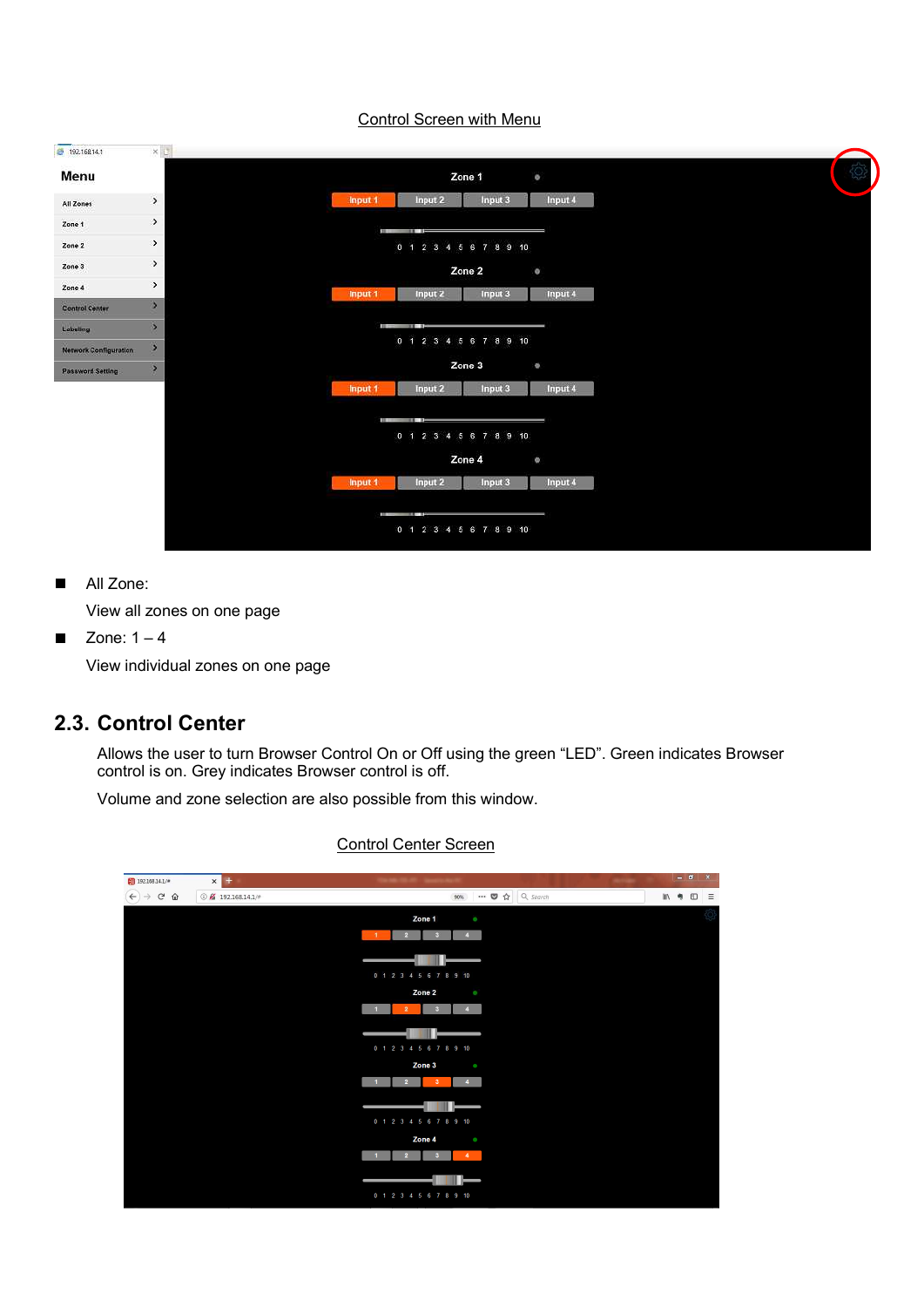## **2.4. Labeling**

Allow to modify labeling for Input 1 to 4 and Zone 1 to 4. Up to 30 digits for each label. (Letters and numbers only. No special characters)

| Input 1<br>Input 2 | Input 1:<br>$input2$ :                                     | Microphone             |
|--------------------|------------------------------------------------------------|------------------------|
|                    |                                                            |                        |
|                    |                                                            | Smartphone             |
|                    | $input3$ :                                                 | CD player              |
|                    | Input 4:                                                   | Streaming Audio Device |
|                    | Zone 1:                                                    | Restrant Floor         |
|                    | Zone 2:                                                    | Office                 |
|                    | Zone 3:                                                    | VIP room               |
|                    | Zone 4:                                                    | Kitchen                |
|                    | Input 3<br>Input 4<br>Zone 1<br>Zone 2<br>Zone 3<br>Zone 4 |                        |

## **2.5. Network Configuration**

View or change the unit's IP address and view Firmware version

#### Network Configuration Screen

| Firmware<br>Version:<br>and a plate to be a   | V3.11b                                              |
|-----------------------------------------------|-----------------------------------------------------|
| <b>Build Date:</b>                            | Sep 13 2018 00:08:00                                |
| <b>Host Name:</b>                             | <b>CONTRACTOR</b><br>MA-725F                        |
| <b>MAC</b><br>Address:                        | <b>WELFARE SERVICE CONTROL</b><br>00:05:F9:20:1B:C3 |
| IP Address:<br>The Secretary of the Secretary | 192.168.14.1                                        |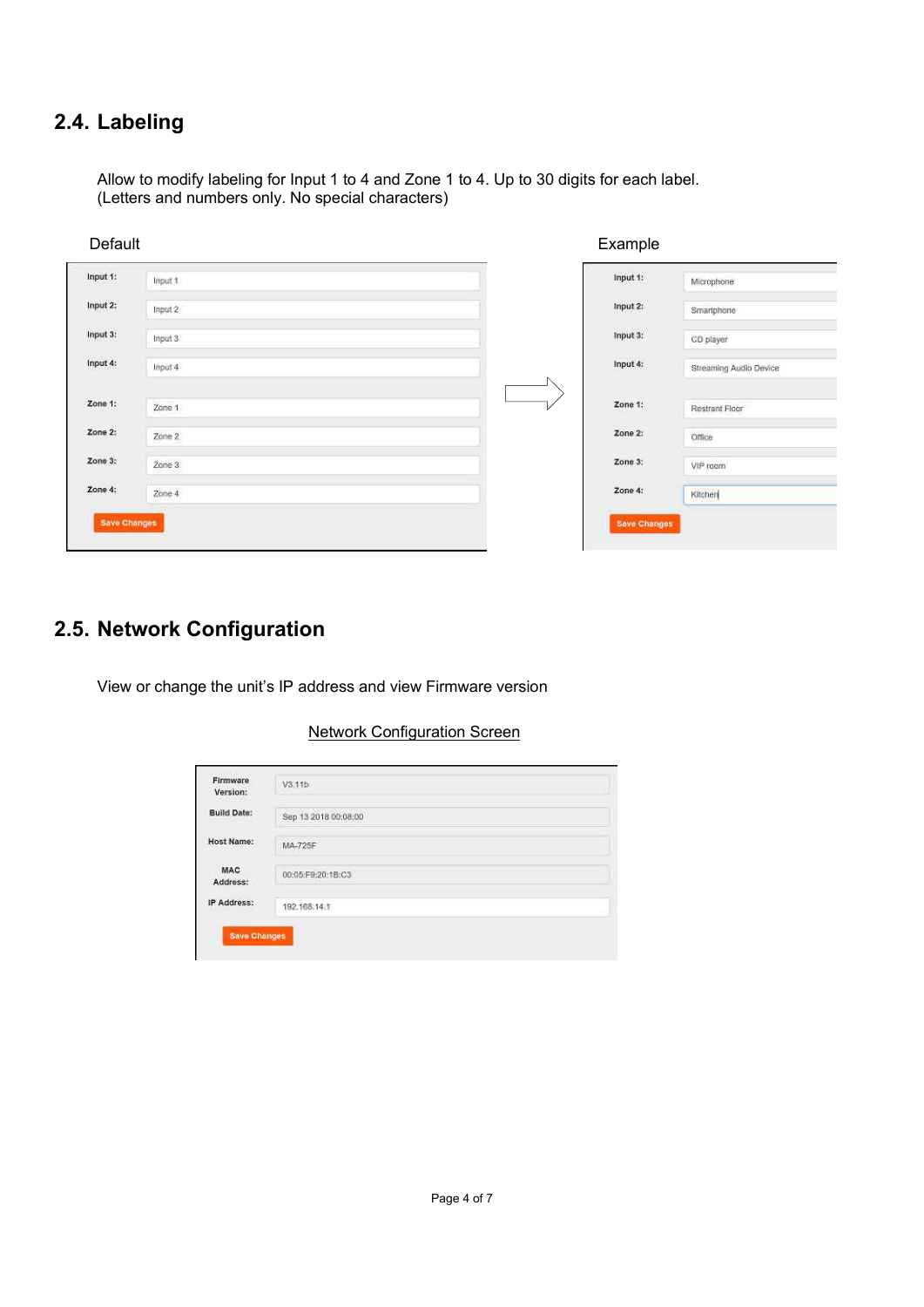## **2.6. Password Setting**

Up to 6 digits (Letters and numbers only. No special characters)

Password Setting Screen

#### <Administrator>

|                          | <b>ADMIN ACCOUNT</b> |
|--------------------------|----------------------|
| <b>Current Password:</b> |                      |
| New Password:            |                      |
| <b>Confirm Password:</b> |                      |
| <b>Save Changes</b>      |                      |

<User>

|                                                          | USER ACCOUNT |
|----------------------------------------------------------|--------------|
| <b>Current Password:</b>                                 |              |
| New Password:<br>state and control of the control of the |              |
| <b>Confirm Password:</b>                                 |              |
| Save Changes                                             |              |

### **2.7. Browser Control Release**

To return control to the wall controllers or front panel, hold down Input Select buttons 1-4 on Zone 1 for more than 4 seconds.

| <b>ZT TOA</b>      | PRIORITY REMOTE                                               | മ<br>PRIORITY REMOTE              | $\left(3\right)$<br>PRIORITY REMOTE                                  | 14<br>PRIORITY REMOTE             |                          |
|--------------------|---------------------------------------------------------------|-----------------------------------|----------------------------------------------------------------------|-----------------------------------|--------------------------|
|                    | - INPUT SELECT                                                | - INPUT SELECT -                  | - INPUT SELECT -                                                     | - INPUT SELECT                    |                          |
|                    |                                                               | r                                 | $\sqrt{2}$                                                           |                                   |                          |
|                    |                                                               |                                   |                                                                      |                                   | POWER                    |
| <b>PRIORITY</b>    | O PROTECT                                                     | <b>PROTECT</b>                    | PROTECT                                                              | <b>PROTECT</b>                    |                          |
| $\circ$<br>$\circ$ | OPEAK<br>$\overline{\phantom{0}}$<br>$\overline{\phantom{a}}$ | OPEAK<br>$\overline{\phantom{0}}$ | <b>OPEAK</b><br>$\overline{\phantom{a}}$<br>$\overline{\phantom{a}}$ | OPEAK<br>$\overline{\phantom{0}}$ | $-$ ON                   |
|                    | <b>SIGNAL</b>                                                 | <b>SIGNAL</b>                     | SIGNAL                                                               | <b>SIGNAL</b>                     | $I$ OFF                  |
| I N P U T          |                                                               |                                   |                                                                      |                                   | MATRIX AMPLIFIER MA-725F |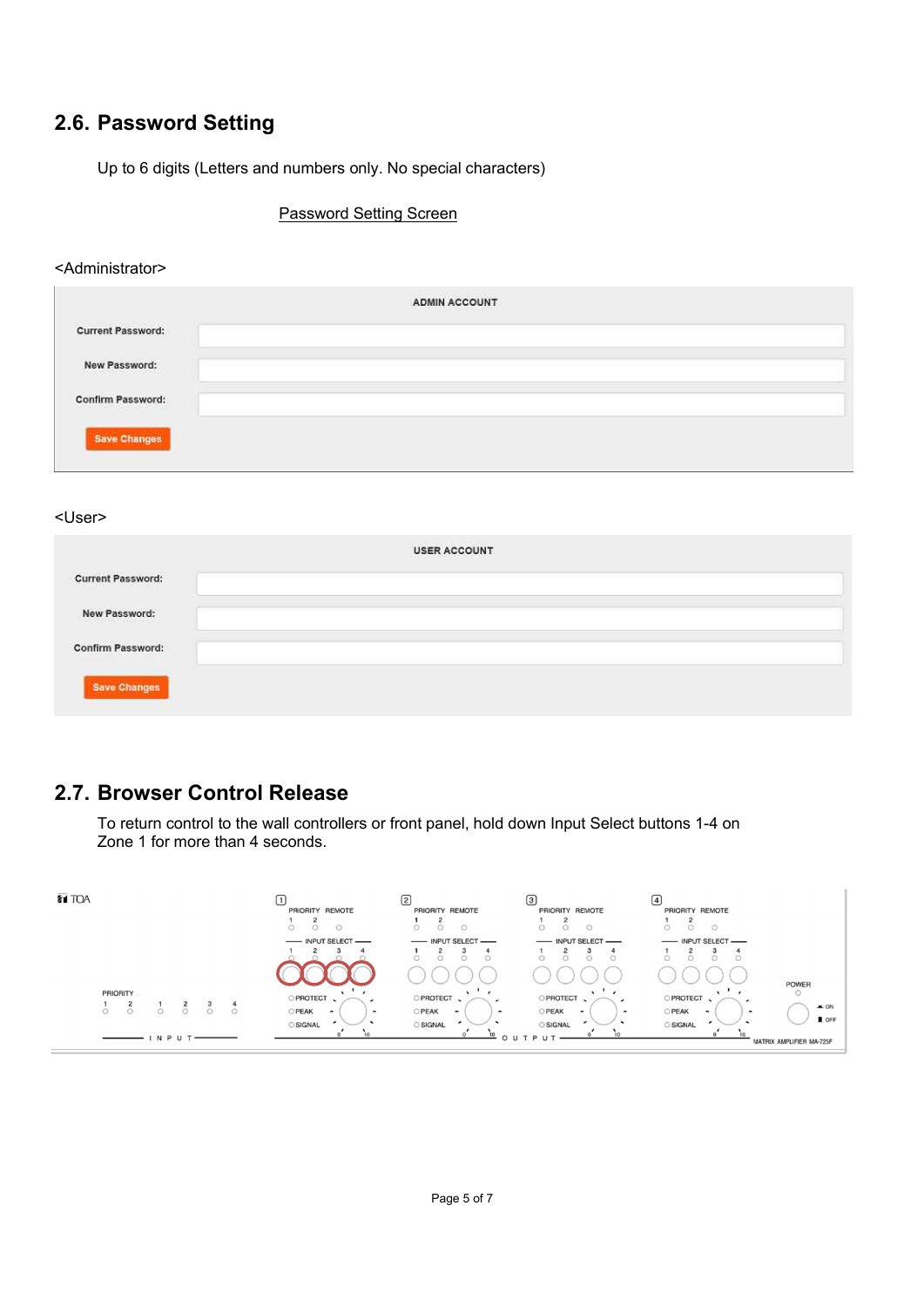## **3. How to Update MA-725F/MM-700F Firmware**

- Connect a straight Ethernet cable from your Windows PC to the MA-725F/MM-700F and turn the MA-725F/MM-700F Off.
- Push and hold the Input 1 select switch on Zone 1



- Restart the MA-725F/MM-700F. When the Power LED starts flashing, release the input 1 select switch.
- You will see the Firmware Upgrade Tool. Click on the executable file and run the program.

| Name                                 |  |
|--------------------------------------|--|
| MA-700_725 Firmware Upgrade Tool.exe |  |

- Press the "Connect" button to start communication with the MA-725F/MM-700F.
- Press "Load New FW" and select updating new firmware.
- Press "Upgrade Firmware" button to start the firmware update. П
- If the update is successful, your screen will resemble the illustration to the right. >>
- Turn the MA-725F/MM-700F Off.

| Disconnect                                       | Load New FW                        | Reset |
|--------------------------------------------------|------------------------------------|-------|
|                                                  | Upgrade Firmware                   |       |
| IP Address<br>$169$ . $254$ . 1 . 1              |                                    |       |
|                                                  |                                    |       |
|                                                  |                                    |       |
| <b>UDP Port</b><br>6234                          |                                    |       |
| Device connected<br>Firmware loaded successfully | Firmware Upgrade Tool Version: 1.0 |       |